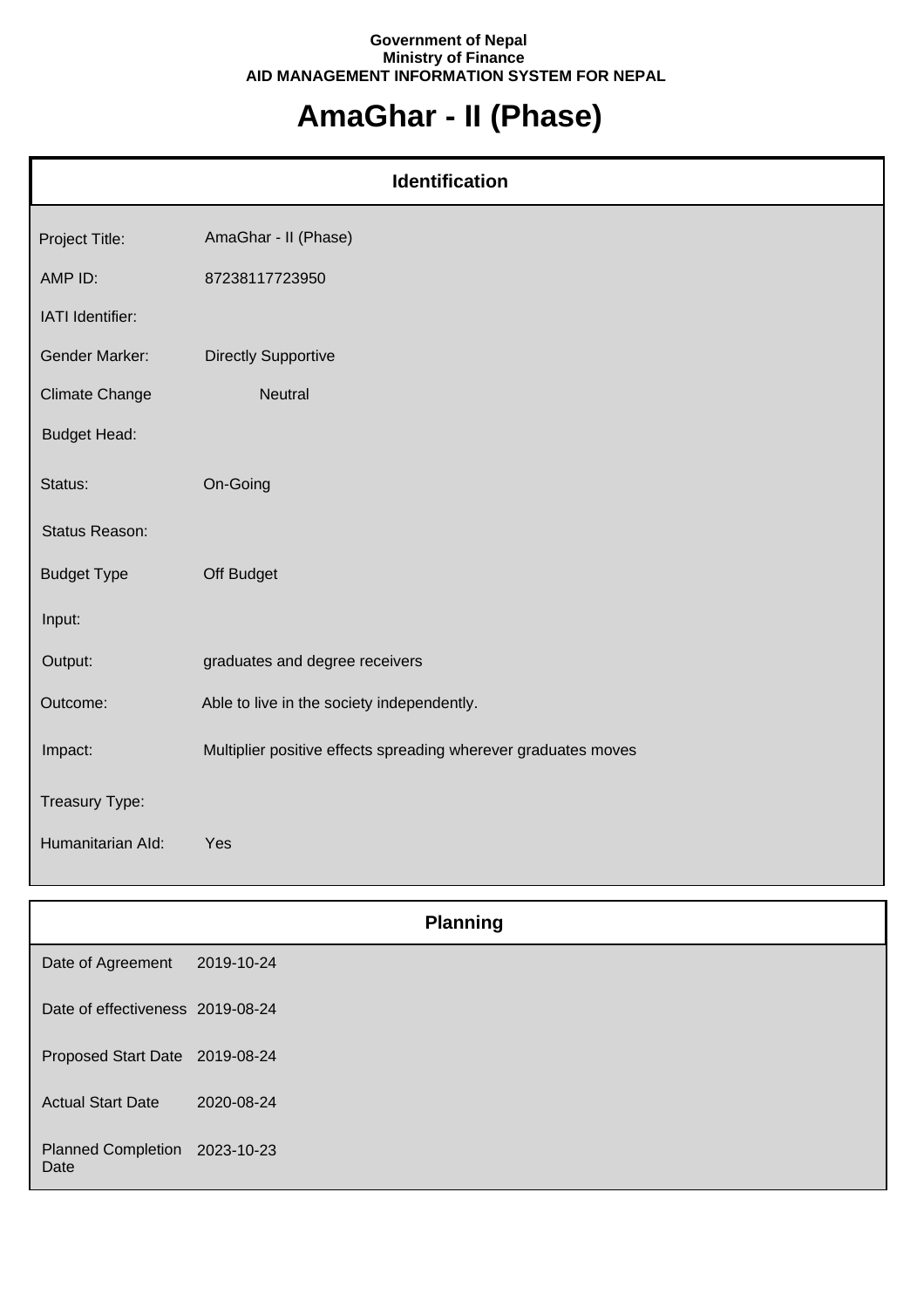| <b>Location</b> |            |
|-----------------|------------|
| Location        | Percentage |
|                 | 50.0%      |
| Bagmati Pradesh | 50.0%      |

| <b>National Plan</b>                                                            |            |
|---------------------------------------------------------------------------------|------------|
| Program                                                                         | Percentage |
| [ Education ] [ Social Development Policy ] [ National Development Plan (NDP) ] | 100.0%     |

| <b>Sector</b>                                                  |            |
|----------------------------------------------------------------|------------|
| Sector                                                         | Percentage |
| Nepal Sector Classification WOMEN, CHILDREN & SOCIAL WELFARE 0 | 100.0%     |

| <b>Implementing/Executing Agency</b>           |        |  |  |
|------------------------------------------------|--------|--|--|
| <b>Implementing Agency</b>                     |        |  |  |
| Ama Foundation                                 | 100.0% |  |  |
| <b>Executing Agency</b>                        |        |  |  |
| Ama Foundation                                 | 100.0% |  |  |
| <b>Responsible Organization</b>                |        |  |  |
| Ministry of Women, Children and Senior Citizen | 100.0% |  |  |
| Donor                                          |        |  |  |
| Ama Foundation                                 | 0.0%   |  |  |

| <b>Funding</b>             |                       |                    |                               |            |                     |
|----------------------------|-----------------------|--------------------|-------------------------------|------------|---------------------|
| Transaction<br>Date        | Type of<br>Assistance | Mode of<br>Payment | Post Earthquake<br>Assistance | Commitment | <b>Disbursement</b> |
| <b>UNDISBURSED BALANCE</b> |                       |                    | null                          |            |                     |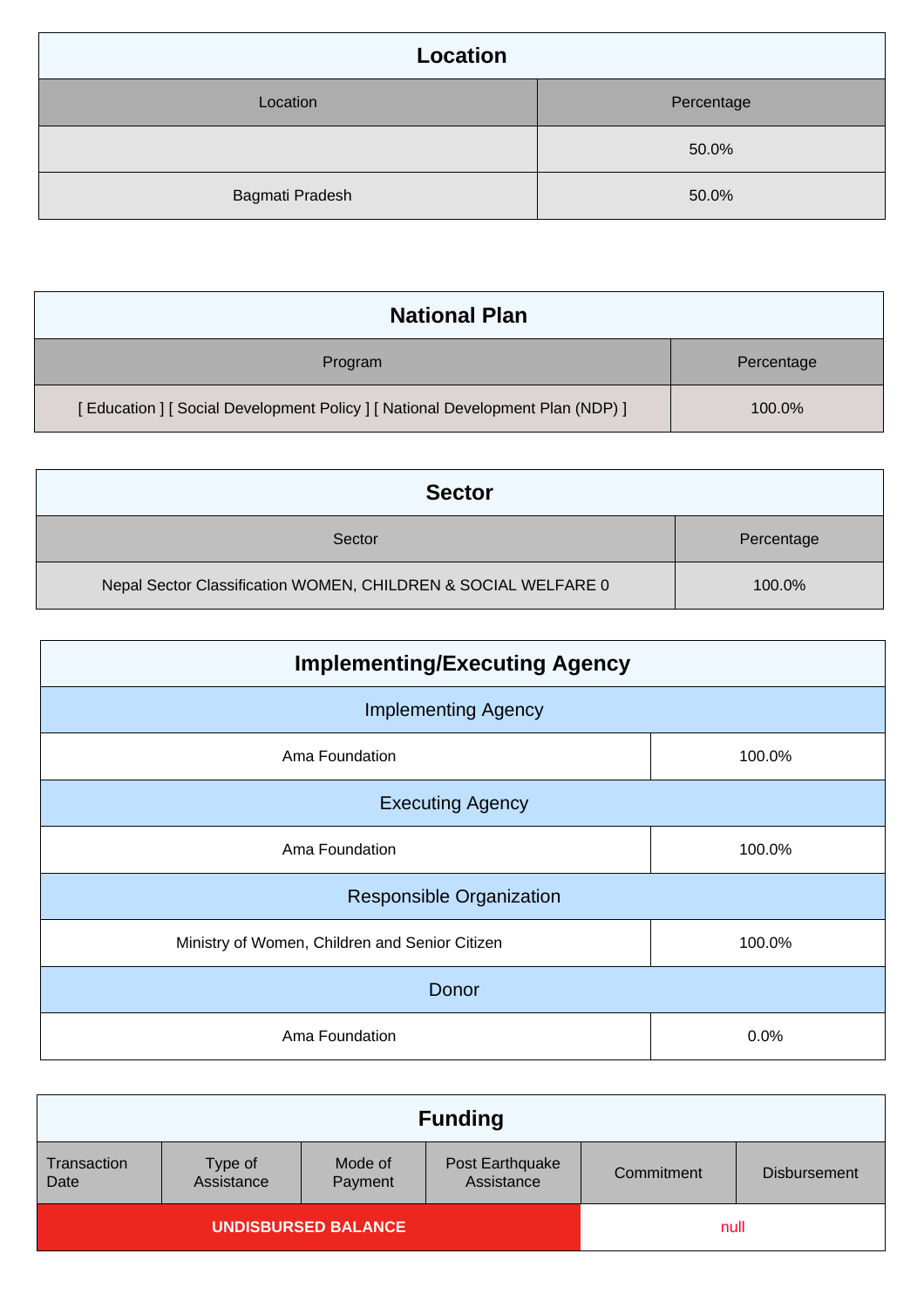| Transaction<br>Date        | Type of<br>Assistance | Mode of<br>Payment | Post Earthquake<br>Assistance | Commitment | <b>Disbursement</b> |
|----------------------------|-----------------------|--------------------|-------------------------------|------------|---------------------|
|                            |                       |                    | <b>Ama Foundation</b>         |            |                     |
|                            |                       |                    | <b>Actual</b>                 |            |                     |
| 10/24/2019                 | <b>Grant Aid</b>      | Cash               | No                            | 1,756,931  |                     |
| 6/30/2020                  | <b>Grant Aid</b>      | Cash               | No                            | Ю          | 110,455             |
| 12/31/2020                 | Grant Aid             | Cash               | No                            | 0          | 128,294             |
| 6/30/2021                  | Grant Aid             | Cash               | No                            | 10         | 132,716             |
| 12/31/2021                 | <b>Grant Aid</b>      | Cash               | No                            | Ю          | 169,042             |
|                            |                       | <b>Total</b>       |                               | 1,756,930  | 540,505             |
| Total (Ama Foundation)     |                       |                    | 1,756,930                     | 540,505    |                     |
| <b>UNDISBURSED BALANCE</b> |                       |                    | 1,216,425                     |            |                     |

| <b>Progress Achieved</b>       |  |
|--------------------------------|--|
| Progress Achieved:             |  |
| Key Problems:                  |  |
| Steps Taken to Solve Problems: |  |